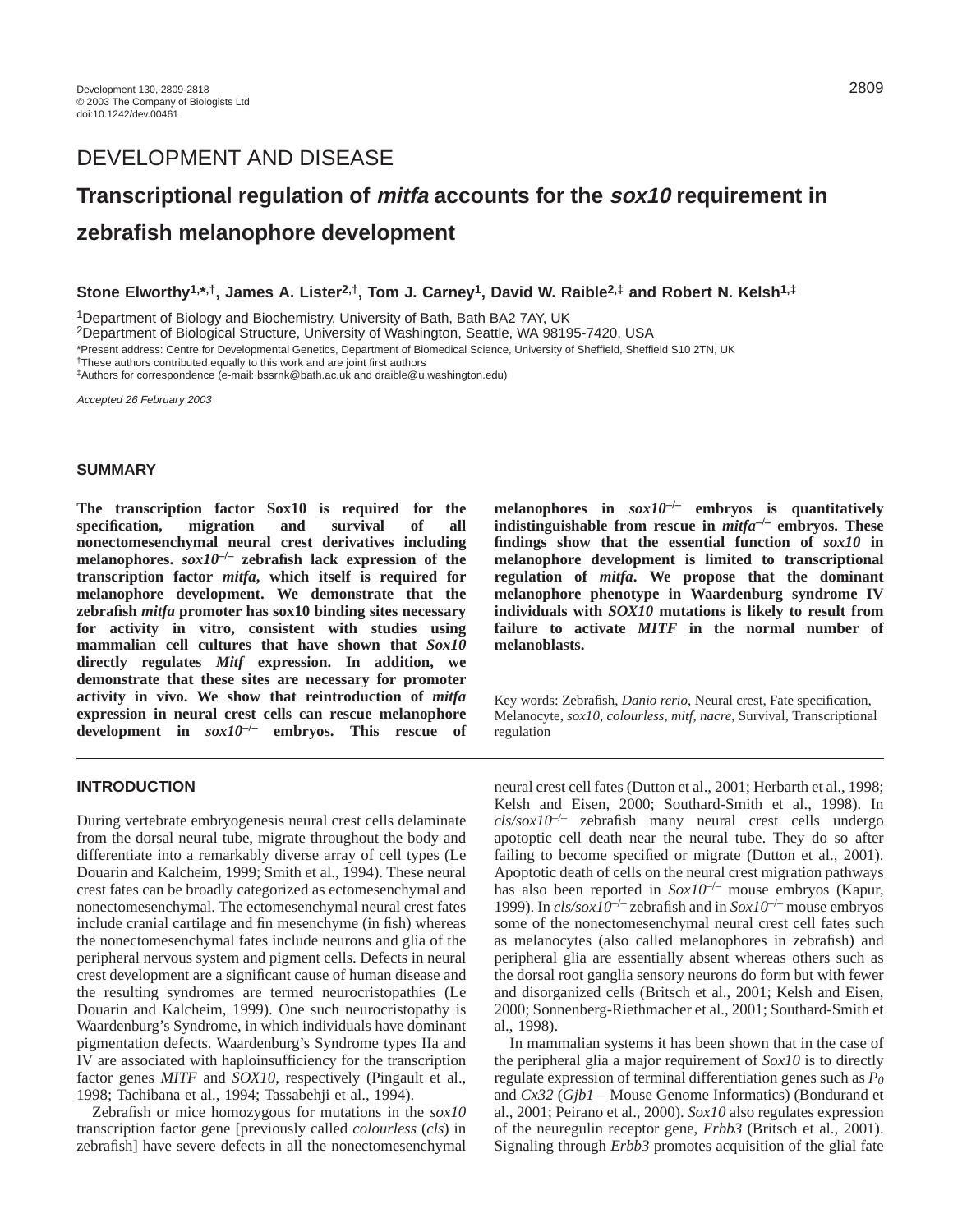by neural crest cells and is required for peripheral glial cell migration and survival (Paratore et al., 2001). However it is not known whether this *Erbb3* regulation by *Sox10* is direct.

In the case of melanocytes it is not clear to what extent *Sox10* is required for direct transcriptional regulation of terminal differentiation genes. One plausible hypothesis is that in the melanocyte lineage *Sox10* is simply required for direct activation of the *Mitf* transcription factor gene, which then acts as a master regulator of melanocyte cell fate. Evidence for the pivotal role of Mitf in melanocyte development has come from studies with both mammals and zebrafish. In mammalian systems Mitf transactivates expression of melanogenic enzyme genes such as *Tyr* and *Trp1* as well as the receptor tyrosine kinase gene *Kit*. Kit signaling potentiates Mitf activity in turn and is also required for melanocyte proliferation and survival in both zebrafish and mice (Goding, 2000; Hemesath et al., 1998; Hou et al., 2000; Opdecamp et al., 1997; Parichy et al., 1999; Steel et al., 1992; Yasumoto et al., 1997). In mammalian systems Mitf also directly regulates expression of the antiapoptotic factor gene *Bcl2* required for melanocyte survival (McGill et al., 2002). Similarly, ectopic *mitfa* (previously known as *nac*) expression in zebrafish embryos causes ectopic expression of the melanogenic enzyme gene *dct* (Lister et al., 1999). Forced expression of *Mitf* in cultured mouse fibroblasts can induce some aspects of melanocyte differentiation and ectopic *nac/mitfa* expression in zebrafish embryos causes ectopic abnormal melanized cells (Lister et al., 1999; Tachibana et al., 1996).

In cultured mammalian cells, Sox10 can directly activate expression from the mouse or human *Mitf* promoter (Bondurand et al., 2000; Lee et al., 2000; Potterf et al., 2000; Verastegui et al., 2000). *Sox10<sup>-/-</sup>* zebrafish or mouse embryos lack *Mitf* expression and *nac/mitfa*–/– zebrafish or *Mitf*–/– mouse embryos have melanocyte defects at least as severe as those in  $Sox10^{-/-}$  mutant embryos (Dutton et al., 2001; Hodgkinson et al., 1993; Lister et al., 1999; Potterf et al., 2001). Thus loss of *mitf* expression would be sufficient to account for the melanocyte defect in  $sox10^{-/-}$  mutant embryos.

Although regulation of *Mitf* expression is clearly part of the *Sox10* requirement in the melanocyte lineage it is also possible that there are other essential *Sox10* functions in this lineage. Unlike zebrafish, mice show a haploinsufficiency phenotype when heterozygous for *Sox10* mutations (Britsch et al., 2001). This phenotype includes a mild melanocyte deficiency. Melanocytes from these mice show little reduction in *Mitf* expression and yet transiently have a severe reduction in expression of the melanogenic enzyme gene *Dct* (Potterf et al., 2001). In addition, *Sox10* can transactivate expression from a *Dct* promoter construct in cultured cells (Britsch et al., 2001; Potterf et al., 2001). These findings could suggest a requirement for *Sox10* in regulating *Dct* expression that is not mediated via *Mitf*. A critical question is whether any such non-*Mitf*-mediated effects of *Sox10* have a significant role in melanocyte development.

We show here that the direct regulation of *Mitf* expression by *Sox10* reported in cultured mammalian cells also occurs in developing melanophores in zebrafish embryos. We extend these studies by showing that forced expression of *nac/mitfa* in the neural crest of  $cls/sox10^{-/-}$  mutant zebrafish embryos is sufficient to rescue melanophore development. Furthermore, we show that rescue of melanophores in *cls/sox10*–/– embryos is quantitatively indistinguishable from rescue in *nac/mitfa*–/– embryos. Together, these data suggest that regulation of *nac/mitfa* by *cls/sox10* can fully account for the *cls/sox10* requirement in the zebrafish melanophore lineage.

# **MATERIALS AND METHODS**

## **Fish**

Embryos were obtained through natural crosses and staged according to Kimmel et al. (Kimmel et al., 1995). We used three *cls* alleles (*m618*, *t3* and *tw2*) which all have equally strong phenotypes (Dutton et al., 2001). We used the *nacw2* allele (Lister et al., 1999) except where it is stated that we used the *nacb692* allele (Lister et al., 2001).

## **PCR genotyping**

Embryos were tested for heterozygosity or homozygosity of the *nac* mutations by PCR on genomic DNA. The *nacw2* test used PCR primers cattcttgggttcatggatgcaggac and ggcaggcttgaggggcaggag followed by digestion with *Dra*I which cleaves the mutant allele (Lister et al., 1999). The *nacb692* test used PCR primers gcagaagtaagagccctggc and acggatcatttgacttgggaattaaag followed by digestion with BsrD1 which cleaves the mutant allele.

## **Whole-mount in situ hybridization**

Embryos were processed for whole-mount in situ hybridization with *nac/mitfa* digoxigenin-labeled riboprobe as in Dutton et al. (Dutton et al., 2001).

## **Cell culture and luciferase assays**

Promoter truncations were made from plasmid nac>luc (Dorsky et al., 2000) using the restriction sites indicated in Fig. 3. Mutation to the M1 sequence (see Table 1) was made by replacing the *Spe*1- *Age*1 region with the annealed oligonucleotides ctagtaacccatcgtcggcggtaggcttttgtcgaatcgga and ccggtccgattcgacaaaagcctaccgccgacgatgggtta. The QuickChange kit (Stratagene) was used for mutation to the M2, M3 or M4 sequences (see Table 1). pCS2sox10 and pCS2sox10L142Q were constructed by cloning the *Cla*I/*Xba*I fragments from hs>*sox10* or hs>*sox10L142Q* (Dutton et al., 2001) into pCS2+.

Transfection of NIH3T3 cells and luciferase assays were performed essentially as described previously (Lister et al., 2001). Transfections were performed on cells in 24-well dishes, with each well receiving 300 ng *sox10* expression vector, 100 ng *mitfa*-promoter>luciferase reporter, and 50 ng pCMV-βgal as internal control.

# **Electrophoretic mobility shift assays**

The pCls/Sox10-GST expression plasmid was constructed by cloning a PCR product amplified from hs>*sox10* (Dutton et al., 2001) (using primers cgggatcccgatgtcggcggaggagcacag and gcgaattcaggaacccggtttgccgtt) between the BamH1 and EcoR1 sites of pGEX-3X (Amersham Pharmacia). Cls/Sox10-GST fusion protein was expressed in *E. coli* BL21(RIL) (Stratagene) and affinity purified using glutathione agarose following the manufacturer's instructions (Amersham Pharmacia). Approximate relative concentrations of Cls/Sox10-GST protein were estimated by comparison to a dilution series of bovine serum albumin (BSA) standard using Coomassiestained polyacrylamide gel electrophoresis (PAGE). The SpeAge DNA probe was oligonucleotides ctagtaacccatcgtcaaagaggcttttgtcgaatcgga and ccgattcgacaaaagcctctttgagacgacgatgggttact annealed together, end labeled with  $[\gamma_{2}^{32}P]$  ATP using T4 polynucleotide kinase and native PAGE purified. For electrophoretic mobility shift assays (EMSA), a 20 µl reaction mixture (containing Cls/Sox10-GST protein, 2000 c.p.m. of [32P]DNA, 330 ng poly(dGdC)•poly(dG-dC) (Amersham Pharmacia), 50 mM NaCl, 3% (w/v) Ficol (Amersham Pharmacia), 10 mM HEPES (pH 7.9), 5 mM MgCl<sub>2</sub>,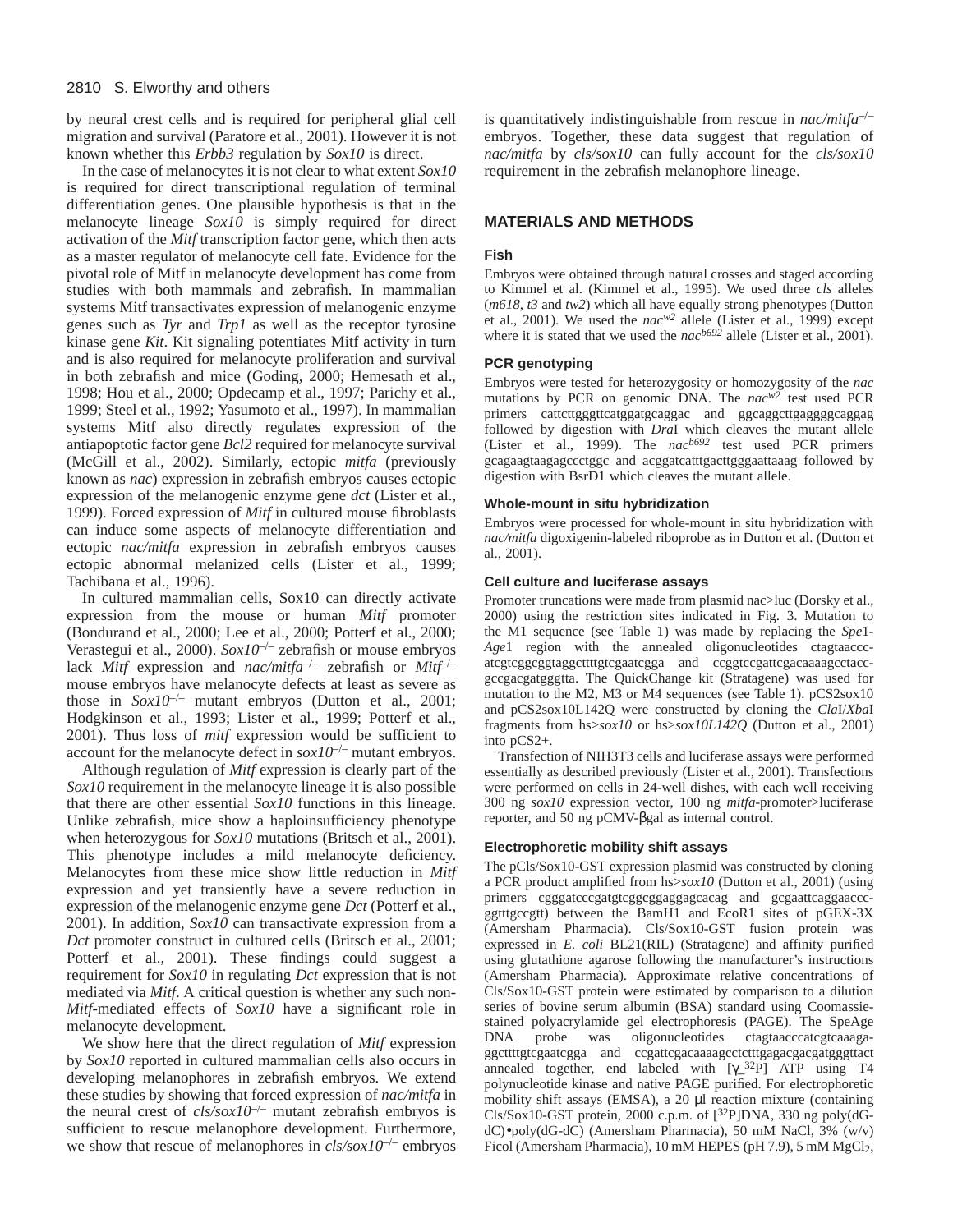## Sox10 regulation of zebrafish mitfa 2811

**Fig. 1.** Pigment cell defects in *cls/sox10*–/–, *nac/mitfa*–/– and *cls/sox10*–/–;*nac/mitfa*–/– mutant embryos. Lateral views of the dorsal trunk of 3 dpf wild type (A), *nac/mitfab692/b692* (B), *cls/sox10t3/t3* (C) and *cls/sox10 t3/t3*;*nac/mitfa b692/b692* (D) embryos. Wild-type embryos have large flat melanophores (black arrow), *cls/sox10*–/– and *cls/sox10*–/–;*nac/mitfa*–/– embryos have a few tiny rounded melanophores (black arrows), but *nac/mitfa*–/– embryos lack melanophores. Iridophores (white arrows) are not reduced in *nac/mitfa*–/– embryos but are severely reduced in *cls/sox10<sup>-/-</sup>* and *cls/sox10*–/–;*nac/mitfa*–/–. Double mutant embryos were identified by PCR genotyping.

0.5 mM EDTA, 0.1 mM dithiothreitol, 1 mg/ml BSA and sometimes specific competitor oligonucleotide) was incubated on ice for 20 minutes then electrophoresed on a gel (5% (w/v) polyacrylamide  $(37:1)$ , 0.5% TBE) at 120 V, at 4 $\degree$ C, for 3 hours. Dried gels were exposed to Biomax MS film (Kodak) for autoradiography.

## **Embryo injections**

One- or two-cell stage embryos were injected with plasmids and/or RNA using standard methods as in Dutton et al. (Dutton et al., 2001). RNA was produced using the mMESSAGE mMACHINE kit (Ambion) from hs>*sox10* or hs>*sox10(L142Q)* templates (Dutton et al., 2001) linearized with Asp718.

Plasmids nac>GFP and nac>nac were generated as follows: the SV40 promoter of pGL3-Promoter (Promega) was replaced by a fragment of the *mitfa* promoter from the plasmid pNP-P+ (Lister et al., 2001) via *Sal*I and *Hin*dIII sites to make pGL3-NP. The luciferase gene of pGL3-NP was then excised with *Hin*dIII and *Xba*I and replaced with GFP (from pCS2-BE-GFP) or *mitfa* (from pHS-MT3A.1) (Lister et al., 1999). Plasmids nac>GFP and nac>nac were mutated to the M1, M2, M3, M4, M1M3 and M3M4 sequences by replacing the appropriate *nac* promoter fragments with those from the corresponding Fspnac>luc constructs (see above). cls>nac was constructed by PCR amplifying the *nac/mitfa* coding sequence with N-terminal myc tags from pHS-MT3A.1 (Lister et al., 1999) and cloning the PCR fragment into the Xba1 site of CS26.8. CS26.8 has the Sal1-Xba CMV promoter fragment of pCS2+ replaced by 6.8 kb of sequence extending upstream from the *cls/sox10* translational start site.

GFP fluorescence was scored in gastrulas using an MZ12 dissecting microscope (Leica). GFP fluorescence was scored in 24 hours-postfertilization (hpf) embryos using an Axioplan 2 microscope (Zeiss) with the embryos anesthetized using 0.003% MS222 (Sigma) and mounted between bridged coverslips. Melanophore rescue was scored at 48 hpf or at 72 hpf in the case when the  $\frac{cls}{s}$  $\frac{alpha10^{-/-}}{i}$  iridophore phenotype was also being scored. Melanophores were only scored as rescued if they had wild-type morphology.

#### **Photography**

Live embryos were anesthetized with 0.003% MS222 (Sigma), mounted in methylcellulose or between bridged coverslips and photographed using a Spot digital camera mounted on an Eclipse E800 microscope (Nikon) or Axioplan 2 microscope (Zeiss) with DIC optics. Embryo whole-mount in situ hybridization specimens were photographed using a Spot digital camera mounted on a MZ12 microscope (Leica) with epi-illumination. The GFP fluorescent gastrula image was captured using a LSM510 confocal microscope (Zeiss) with DIC and confocal fluorescence images superimposed.



## **RESULTS**

# **nac/mitfa–/–;cls/sox10–/– double mutant embryos have minute melanophores**

 $\frac{cls/sox10^{-/-}}{e^{-(s-s)c}}$  embryos show no *nac/mitfa* expression detectable by in situ hybridization and  $nac/mif a^{-/-}$  embryos have a complete absence of melanophores (Dutton et al., 2001; Lister et al., 1999). Although  $c\bar{l}$ s/sox $10^{-/-}$  embryos never have any normal melanophores, they do have a small number of tiny rounded cells expressing melanin (Kelsh et al., 1996; Kelsh et al., 2000). To determine whether these melanized cells result from residual *mitfa* expression below the sensitivity of in situ hybridization, we examined *nac/mitfa<sup>-/-</sup>;cls/sox10<sup>-/-</sup>* double mutant embryos.

Intercrossing *nac/mitfa+/b692;cls/sox10+/t3* parents gave embryos with three different phenotypes: wild-type (Fig. 1A), embryos with the typical *nac/mitfa<sup>-/-</sup>* phenotype of complete loss of all melanophores but no reduction in iridophores (Fig. 1B), and embryos with the typical *cls/sox10*–/– phenotype of a severe reduction in all pigment types including iridophores but a persistence of tiny melanized spots (Fig. 1C,D). All embryos classified as having a *cls* phenotype were similar, having at least five tiny melanophores, and importantly we did not observe any embryos with both a complete absence of these tiny melanized cells and loss of iridophores. The numbers of embryos with these specific phenotypes, 168 wild type: 59 *nac*: 67 *cls*, fits the ratio of 9:3:4 expected if embryos with the genotype  $cls^{-/-}$ ;*nac*<sup> $-/-$ </sup> exhibit the *cls* phenotype (p=0.64 by chi-square analysis). We confirmed that some of these embryos were indeed *nac/mitfa*–/– homozygotes by PCR genotyping. Of the 27 such embryos we tested, four were *nac/mitfa*–/–*;cls/sox10*–/– (Fig. 1D), 14 were  $nac/mifa^{+/-}$ ;*cls/sox10<sup>-/-</sup>* and nine were *nac/mitfa*+/+*;cls/sox10*–/–.

To test whether this surprising result was also observed with other *nac/mitfa* and *cls/sox10* alleles we crossed *nac/mitfaw2/w2;cls/sox10+/tw2* and *nac/mitfa+/w2;cls/sox10+/tw2* parents. This gave 36 wild-type embryos, 39 embryos with the typical *nac/mitfa*–/– phenotype and 18 embryos with a severe reduction in all pigment types. These 18 embryos each had at least five tiny melanophores and PCR genotyping showed that of the 17 such embryos we tested, 12 were  $rac{mac}{mitfa^{-/-}$ ;*cls/sox10<sup>-/–</sup>* and five were  $rac{mac}{mitfa^{+/-}}$ ;*cls/sox10<sup>-/–</sup>.* 

These results suggest that the less severe melanophore defect observed in *cls/sox10*–/– embryos as compared to *nac/mitfa*–/–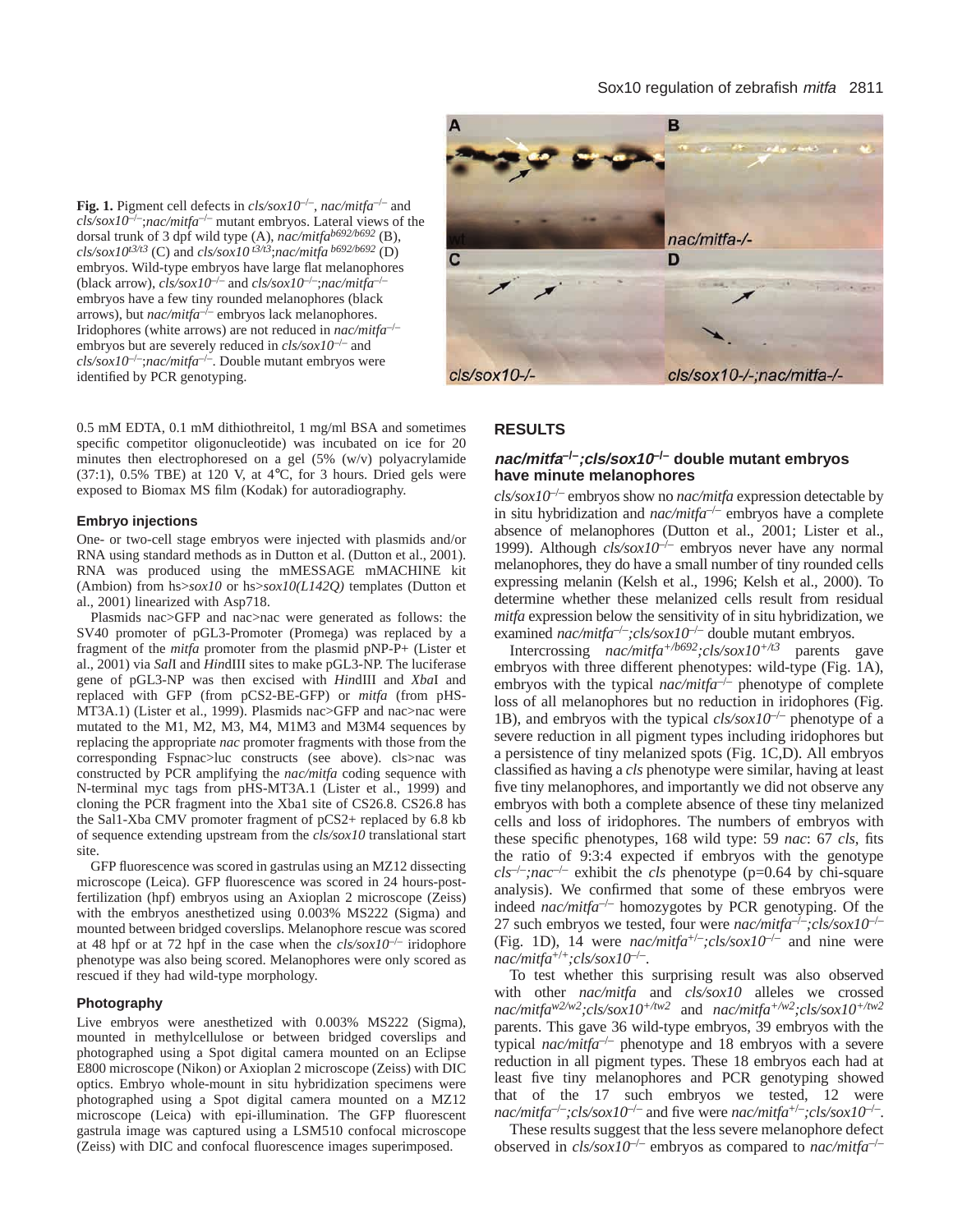# 2812 S. Elworthy and others



**Fig. 2.** Precocious *nac/mitfa* expression in 6 h.p.f embryos following injection with *cls/sox10* RNA. Lateral views of uninjected (A)*, cls/sox10L142Q* RNA injected (250 pg per embryo; B) and *cls/sox10* RNA injected (250 pg per embryo; C) 6 hpf embryos following *in situ* hybridization with a *nac/mitfa* probe. Spots and/or patches of *nac/mitfa* expression were detected in 39% of *cls/sox10* RNA injected embryos (*n*=136) but not in any of the uninjected embryos (*n*=58) nor in any of the *cls/sox10L142Q* RNA injected embryos (*n*=92). (D) Superimposed fluorescent confocal and DIC images of an animal/lateral view of a 6 hpf embryo coinjected with *cls/sox10* RNA (250 pg per embryo) and nac>GFP reporter plasmid (150 pg per embryo) show cells with GFP fluorescence. GFP fluorescence was observed in 75% (*n*=224) of embryos coinjected with *cls/sox10* RNA and nac>GFP.

embryos cannot be attributed to residual *nac/mitfa* expression in *cls/sox10*–/– mutant embryos.

# **Ectopic cls/sox10 expression in the embryo can induce ectopic nac/mitfa expression**

In zebrafish embryos *cls/sox10* has been shown to be necessary for *nac/mitfa* expression (Dutton et al., 2001). In mammalian cells *Sox10* has also been reported to directly activate *Mitf* expression (Bondurand et al., 2000; Lee et al., 2000; Potterf et al., 2000; Verastegui et al., 2000). We used forced ectopic expression of *cls/sox10* to test whether *cls/sox10* was also sufficient to induce *nac/mitfa* expression in the zebrafish embryo. Embryos injected with *cls/sox10* RNA were probed for *nac/mitfa* expression by in situ hybridization. *cls/sox10* RNA injection induced *nac/mitfa* transcription at 6 hpf (Fig. 2C), 12 hours before the onset of endogenous *nac/mitfa* expression (Lister et al., 1999). The induced *nac/mitfa* expression was unevenly distributed as patches or spots, with the pattern of expression varying greatly from embryo to embryo. Ectopic *nac/mitfa* expression was not seen when embryos were injected with point mutant *cls/sox10L142Q* RNA (Fig. 2B), the mutation in the *clsm618* allele (Dutton et al., 2001). These results show that *cls/sox10* can induce *nac/mitfa* expression in embryonic contexts other than the neural crest cells where *nac/mitfa* is normally expressed.



**Fig. 3.** Distribution of cls/sox10 response elements in the nac/mitfa promoter. Schematic diagram represents the 836 b.p. *nac/mitfa* promoter luciferase reporter construct (nac>luc) and derivative constructs with truncations of the *nac/mitfa* promoter. Cotransfection of the cls/sox10 expression plasmid pCS2sox10 into NIH3T3 cells with these constructs led to higher levels of induction with the full length promoter and incrementally lower levels with incremental 5′ truncations of the promoter. Sox10 induction was measured as: (luciferase activity with co-transfected pCS2sox10)/(luciferase activity with co-transfected pCS2sox10L142Q). The values shown are means±s.e.m. from at least four repetitions of each experiment.

## **nac/mitfa upstream sequence responds to cls/sox10**

To establish whether *cls/sox10* acts directly or indirectly on *nac/mitfa* transcription it was necessary to identify sequence elements in the *nac/mitfa* promoter mediating *cls/sox10* responsiveness. Dorsky et al. (Dorsky et al., 2000) showed that an 836 b.p. *nac/mitfa* promoter (extending from –753 to +83 b.p. relative to the transcriptional start site) was able to direct expression from a GFP reporter plasmid (nac>GFP) to melanophores. We found that this reporter responded to *cls/sox10* RNA coinjection (Fig. 2D), but not *cls/sox10L142Q* RNA coinjection (*n*=146 embryos), in gastrula embryos, recapitulating the ectopic expression of *nac/mitfa*. This indicates that this 836 b.p. region of the *nac/mitfa* promoter contains sequence elements responsible for the *cls/sox10* response in zebrafish embryos. We used a cell line transfection assay to further localize sequence elements in the *nac/mitfa* promoter responsible for *cls/sox10* responsiveness. In transfected NIH3T3 cells a luciferase reporter construct with the 836 b.p. *nac/mitfa* promoter (nac>luc) was activated by a co-transfected zebrafish *cls/sox10* expression construct (pCS2sox10). All *cls/sox10* transfections were compared with the baseline value obtained by co-transfection with the point mutant construct pCS2sox10L142Q. Successive 5' truncations of the *nac/mitfa* promoter resulted in incremental decreases in the level of induction in response to *cls/sox10* (Fig. 3). Thus elements conferring response to *cls/sox10* appeared to be widely distributed throughout the 836 b.p. *nac/mitfa* promoter. We chose to focus on the most proximal regions that conferred *cls/sox10* response. A promoter with a 5′ truncation to the *Spe*1 site (at –173 b.p.) could still respond to *cls/sox10*, and was significantly different than control transfection (p=0.01), but further truncation to the *Age*1 site (at –134 b.p.) prevented significant response (indistinguishable from control, *P*>0.1). These results tentatively localized a sequence element(s) responsible for some of the response to *cls/sox10* to this 41 b.p. region of the *nac/mitfa* promoter.

# **Cls/Sox10 binds nac/mitfa promoter sequences in vitro**

The 41 b.p. critical region of the *nac/mitfa* promoter between the *Spe*1 and *Age*1 sites contains a sequence element (site S1)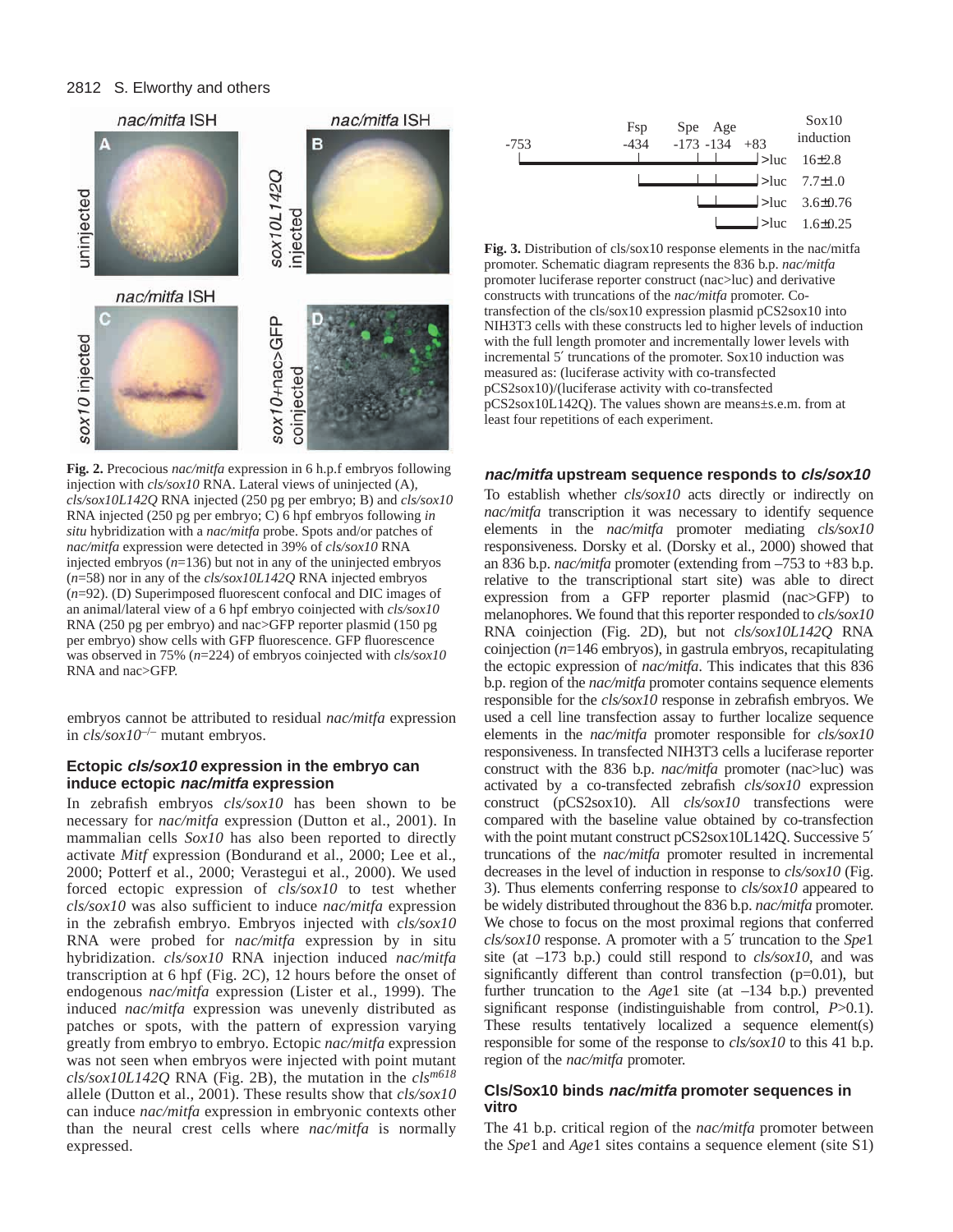| Position in<br>promoter | Oligonucleotides used to test Sox10 binding |                                                                                  |  |  |
|-------------------------|---------------------------------------------|----------------------------------------------------------------------------------|--|--|
| $-157$ b.p.             | S <sub>1</sub>                              | 5'ccatcgtCTCAAAGaggctt3'<br>3'gtagcaGAGTTTCtccgaaa5'                             |  |  |
|                         | M1 (mutated S1)                             | 5'ccatcgtCGGCGGTaggctt3'<br>3'gtagcaGCCGCCAtccgaaa5'                             |  |  |
| $-247$ b.p.             | S <sub>2</sub>                              | 5'gagaacaAACAATGttttat3'<br>3'tcttgtTTGTTACaaaatac5'                             |  |  |
|                         | M <sub>2</sub> (mutated S <sub>2</sub> )    | 5'gagaacaACCGCGGttttat3'                                                         |  |  |
| $-262$ b.p.             | S <sub>3</sub>                              | 3'tcttgtTGGCGCCaaaatac5'<br>5'tgctagtGATTGTAtgccgg3'                             |  |  |
|                         | M3 (mutated S3)                             | 3'cgatcaCTAACATacggcct5'<br>5'tgctagtGGTACCAtgccgg3'                             |  |  |
| $-284$ b.p.             | S4                                          | 3'cgatcaCCATGGTacggcct5'<br>5'ttagaccAACAGTGctagtg3'                             |  |  |
|                         | M4 (mutated S4)                             | 3'atctggTTGTCACgatcact5'<br>5'ttagaccACCCGGGctagtg3'<br>3'atctggTGGGCCCgatcact5' |  |  |

**Table 1. Potential Sox binding sites in the** *nac***/***mitfa* **promoter and mutated versions**

similar to the consensus sox binding site WWCAAWG (Mertin et al., 1999) (Table 1). We used an in vitro DNA binding assay to establish whether Cls/Sox10 could be acting by binding to site S1. An EMSA showed that a Cls/Sox10-GST fusion protein (with Cls/Sox10 residues 1-189) binds to the *Spe*1- *Age*1 fragment that contains site S1 (Fig. 4B). However, when site S1 is mutated this binding is greatly reduced. Similarly, binding to the *Spe*1-*Age*1 fragment is effectively competed by a 19 b.p. double-stranded oligonucleotide with the site S1 sequence but not by an equivalent oligonucleotide with the site S1 mutated (Fig. 4C).

The sequence upstream of the *Spe*1 site contains additional sequence elements similar to the consensus sox binding site (sites S2, S3 and S4; Table 1). We tested 19 b.p. doublestranded oligonucleotides corresponding to these sequence elements for their ability to compete with the *Spe*1-*Age*1 fragment in the EMSA binding assay with Cls/Sox10-GST fusion protein. These oligonucleotides also effectively competed for Cls/Sox10-GST protein binding whereas equivalent oligonucleotides with the Sox consensus binding sites mutated did not compete as effectively (Fig. 4D). However, the short and degenerate nature of the sox binding site consensus sequence means that it occurs frequently, making it difficult to identify functional sox response elements by sequence alone. It was thus important to test what relevance these binding sites had for *cls/sox10* responsiveness in vivo.

## **A Cls/Sox10 binding site is needed for the cls/sox10 response of the nac/mitfa promoter**

In order to test whether sox binding sites S1, S2, S3 or S4 could act as *cls/sox10* response elements, we mutated each of them in a luciferase reporter construct (Fspnac>luc) with a *nac/mitfa* promoter truncated to the Fsp1 site (–434 b.p.). The mutations used were the same as those used to disrupt binding to these sites in vitro (see Fig. 4; Table 1). In co-transfection assays with pCS2Sox10, mutation of site S1 (to make FspM1nac>luc) was found to reduce the plasmid's response to *cls/sox10* in NIH3T3 cells (Fig. 5). Mutation of sites S2, S3 or S4 or both S3 and S4 had only a slight effect in this assay (Fig. 5). Similarly, mutation of both S1 and S3 did not have more of an effect than mutating S1 alone (Fig. 5).



**Fig. 4.** Electrophoretic mobility shift assays (EMSA) showing binding of Cls/Sox10-GST fusion protein to sites in the *nac/mitfa* promoter. (A) Schematic diagram of the 836 b.p. *nac/mitfa* promoter showing the positions of the putative sox binding sites S1, S2, S3 and S4. (B) The *Spe*1-*Age*1 fragment of the *nac/mitfa* promoter (SpeAge probe) shows a band of reduced electrophoretic mobility (black arrow) with ~20 nM, 10 nM, 5 nM and 2.5 nM Cls/Sox10-GST fusion protein (Sox10) which is not seen without the Cls/Sox10-GST protein (no prot). When site S1 is mutated in this DNA fragment (mutated SpeAge probe) binding under these same Cls/Sox10-GST protein concentrations is greatly reduced. (C) Binding of ~10 nM Cls/Sox10-GST protein to the *Spe*1-*Age*1 fragment of the *nac/mitfa* promoter is effectively competed by an oligonucleotide with site S1 (S1 comp) but not by the mutated site oligonucleotide M1 (M1 comp). Shown are binding reactions with a serial five-fold dilution series of this competitor oligonucleotide giving 0.13 to 75 pmoles per reaction and also controls with no specific competitor (no comp) and with no Cls/Sox10-GST protein (no prot). (D) Binding of ~10 nM Cls/Sox10-GST protein to the *Spe*1-*Age*1 fragment of the *nac/mitfa* promoter is effectively competed by oligonucleotides with binding sites S2, S3 or S4 but less effectively by the mutated versions M2, M3 or M4. Shown are binding reactions with 75 pmoles (75) or 15 pmoles (15) of these competitor oligonucleotides and also controls with no specific competitor (no comp) and with no Cls/Sox10-GST protein (no prot).

We used an in vivo melanophore rescue assay to test whether these sox binding sites controlled expression in neural crest cells in the zebrafish embryo. As shown by Dorsky et al. (Dorsky et al., 2000), a plasmid with the *nac/mitfa* cDNA under control of the 836 b.p. *nac/mitfa* promoter (nac>nac) can rescue melanophores when injected into *nac/mitfa*–/– embryos. Mutation of sox binding site S1 in this plasmid's promoter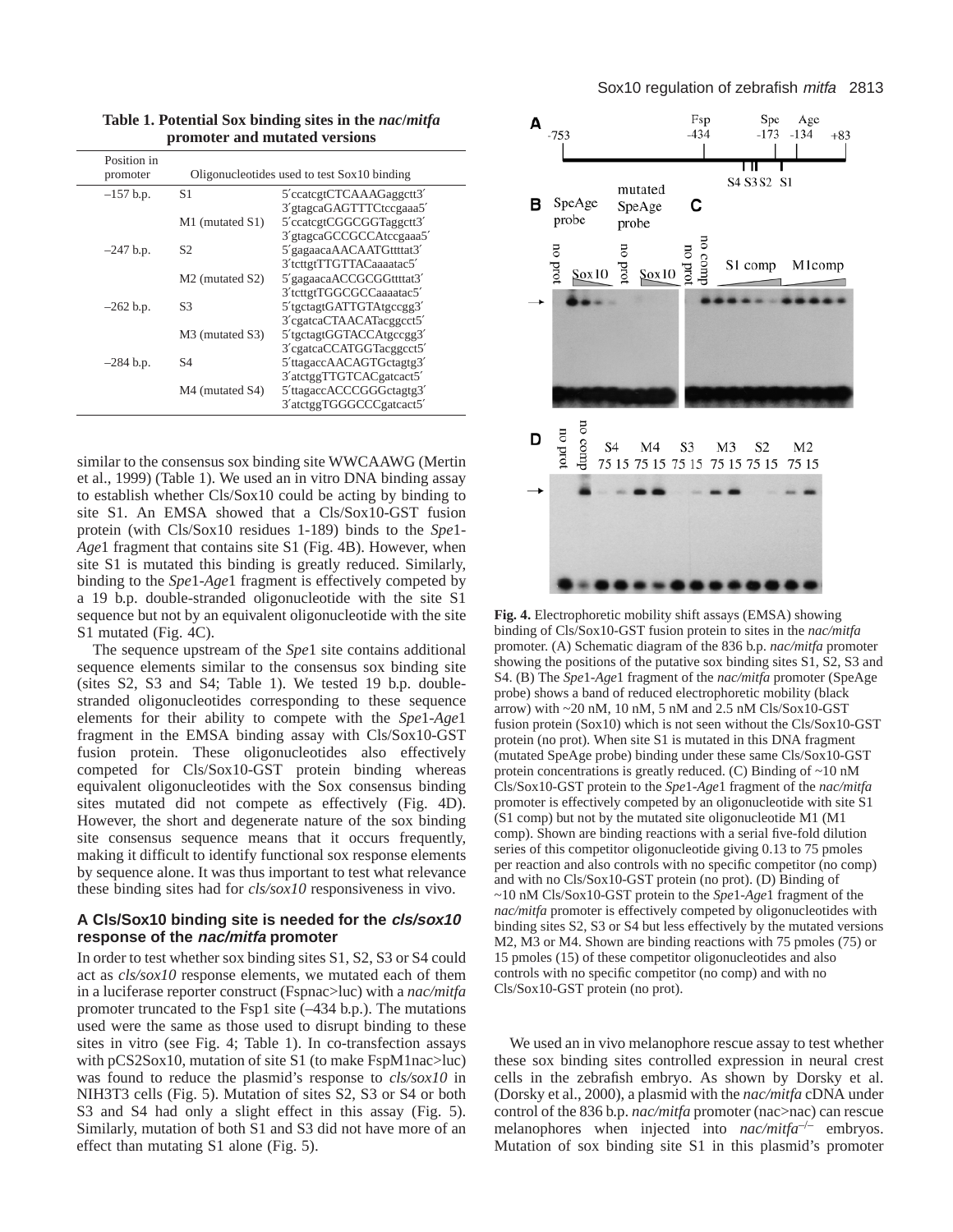

(making M1nac>nac) greatly reduced the plasmid's effectiveness at melanophore rescue (Table 2). Mutation of sox binding site S3 (making M3nac>nac) caused a less dramatic reduction in effectiveness, whereas mutations of sites S2 or S4 (making M2nac>nac and M4nac>nac) had little effect (Table 2). We combined the S1 and S3 mutations (making M1M3nac>nac) which had more effect than mutating S1 alone (*P*<0.0001 by chi-square analysis). Combining the S3 and S4 mutations (making M3M4nac>nac) had no more effect than mutating S3 alone  $(P>0.5)$ . These results show that the ability of a binding site to act as a response element in vivo is not accurately reflected by binding affinity in vitro, because sites S2 and S4 compete effectively for Cls/Sox10-GST protein shown for Fspnac>luc (Fsp), FspM1nac>luc (FspM1), FspM2nac>luc (FspM2), FspM3nac>luc (FspM3), FspM4nac>luc (FspM4), FspM1M3nac>luc (FspM1M3) and FspM3M4nac>luc. Bars indicate s.e.m.

**12**

binding in vitro (Fig. 4C) and yet show little evidence of being *cls/sox10* response elements in vivo (Table 2). Presumably other characteristics such as the context of the binding site in the promoter are just as important in defining a site as active in vivo.

We used the GFP reporter plasmid nac>GFP to further test the effect of mutating sox binding sites S1 and S3. As shown by Dorsky et al. (Dorsky et al., 2000), the 836 b.p. *nac/mitfa* promoter in nac>GFP directs expression of GFP to prospective pigment cells in injected embryos at 24 hpf. This assay differs from the nac>nac melanophore rescue assay in that it assesses promoter function in melanoblasts at an earlier developmental stage. Mutation of sox binding site S1 in nac>GFP (making M1nac>GFP) markedly reduced GFP reporter expression (Table 3). Mutation of site S3 (making M3>GFP) also reduced GFP reporter expression and combining the two mutations (making M1M3nac>GFP) had more effect than mutating S1 alone. The mutant rescue and GFP expression assays are different and so it is not prudent to compare the magnitude of the effects observed with each. However, both assays show similar trends in which mutating site S1 has a major effect, mutating site S3 has less of an effect, and mutating both sites has more effect than mutating S1 alone.

These results demonstrate that the *nac/mitfa* promoter contains a Cls/Sox10 protein binding site (site S1) that acts as a *cls/sox10* response element and that is necessary for adequate *nac/mitfa* expression in developing melanophores in the zebrafish embryo. The Cls/Sox10 protein binding site S3 also



| Injected plasmid* | Number of<br>$nac/mifra^{-/-}$<br>embryos<br>injected | Number of embryos<br>with one or more<br>rescued melanophores<br>(% ) |
|-------------------|-------------------------------------------------------|-----------------------------------------------------------------------|
| $nac>na$ c        | 658                                                   | 373 (57)                                                              |
| M1nac>nac         | 568                                                   | 50(8.8)                                                               |
| M2nac>nac         | 429                                                   | 235(55)                                                               |
| M3nac>nac         | 405                                                   | 94 (23)                                                               |
| M4nac>nac         | 371                                                   | 163 (44)                                                              |
| M3M4nac>nac       | 338                                                   | 75(22)                                                                |
| M1M3nac>nac       | 485                                                   | 10(2.1)                                                               |

**Table 3. GFP expression in wild type embryos from a** *nac/mitfa* **promoter construct is reduced by mutating a Cls/Sox10-binding site in the promoter of the plasmid**

| Injected<br>plasmid* | Number of<br>embryos injected | Number of<br>embryos with GFP<br>fluorescent crest<br>cells at 24 hpf<br>(% ) |
|----------------------|-------------------------------|-------------------------------------------------------------------------------|
| $nac>na$ c           | 132                           | 87 (66)                                                                       |
| $M1nac>na$ c         | 179                           | 29(16)                                                                        |
| M3nac>nac            | 139                           | 55 (40)                                                                       |
| M1M3nac>nac          | 153                           | 10(6.5)                                                                       |

contributes to activation of *nac/mitfa* expression but to a lesser extent. These results suggest that in zebrafish neural crest cells in the embryo, Cls/Sox10 activates *nac/mitfa* expression by directly binding to the *nac/mitfa* promoter.

# **Forced nac/mitfa expression rescues the cls/sox10–/– melanophore phenotype**

*cls/sox10*–/– mutant embryos lack *nac/mitfa* expression and *nac/mitfa*–/– mutant embryos lack melanophores (Dutton et al., 2001; Lister et al., 1999). This prompted us to investigate whether activation of *nac/mitfa* transcription could account for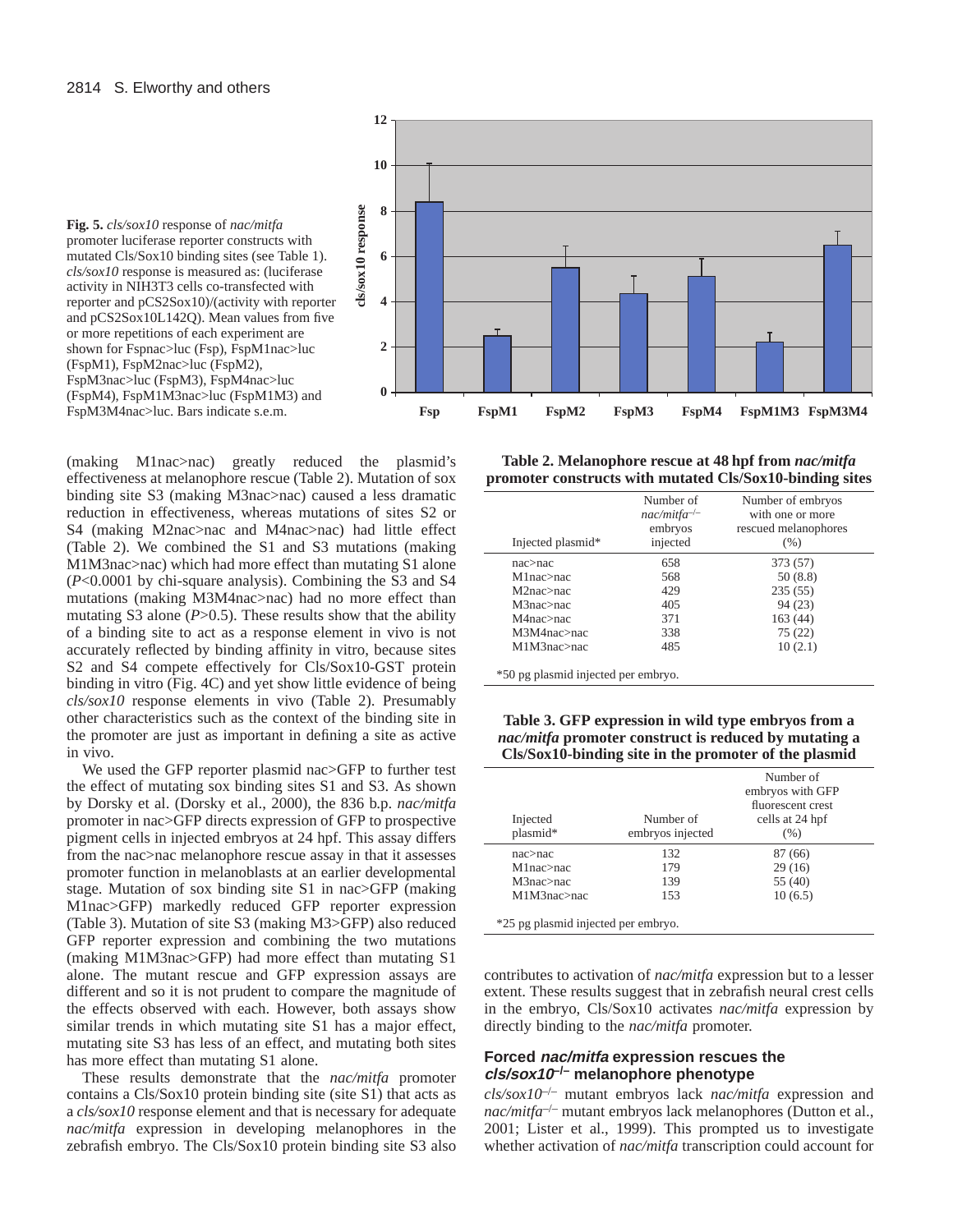

**Fig. 6.** In vivo melanophore rescue by forced *nac/mitfa* expression in the premigratory neural crest. Lateral views of the posterior trunk of 2 dpf,  $cls/sox10^{-/-}$  (A) and  $nac/miffa^{-/-}$  (B) embryos that had been injected with cls>nac (15 pg per embryo). Rescued melanophores (arrows) have normal position and morphology.

the required role of *cls/sox10* in the melanophore lineage. We tested this by forcing *nac/mitfa* expression in *cls/sox10*–/– embryos, thus bypassing the role of *cls/sox10* in activating *nac/mitfa* expression. Because ectopic expression of *mitf* can confer some melanophore characteristics upon other cell types (Lister et al., 1999; Tachibana et al., 1996), we wanted to express *nac/mitfa* specifically in neural crest cells. We constructed a plasmid with the *nac/mitfa* cDNA under control of a *cls/sox10* promoter (cls>nac). The *cls/sox10* promoter used had previously been shown to target expression of a GFP reporter plasmid to the endogenous sites of *cls/sox10* expression such as neural crest and otic vesicle (T.J.C., J. Dutton and R.N.K., unpublished). Injected cls>nac was able to rescue melanophores with normal morphology and migratory ability in *cls/sox10*–/– mutant embryos and in *nac/mitfa*–/– mutant embryos (Fig. 6). In both genotypes, and in agreement with previous rescue studies of *mitf/nac<sup>-/-</sup>* (Lister et al., 1999), only a few melanophores were rescued in each embryo, presumably because of the highly mosaic distribution of injected DNA typical for zebrafish injection experiments. These results show that reintroduction of *nac/mitfa* expression rescues the differentiation, migration and survival deficiencies of  $\frac{cls}{s}$ *ox10<sup>-/-</sup>* neural crest cells in the melanophore lineage. We were also able to rescue melanophores by expression of *nac/mitfa* using a hsp70 promoter construct (Lister et al., 1999) (data not shown).

We tested whether forced expression of *nac/mitfa* was as effective at rescuing melanophores in  $cls/sox10^{-/-}$  embryos as in *nac/mitfa*–/– embryos. We injected cls>nac into embryos from intercrossed *cls/sox10*+/–*;nac/mitfa*+/– double heterozygous parent fish to compare rescue in *cls/sox10*–/– and *nac/mitfa*–/– siblings that were laid, injected and raised together. Because both *cls/sox10*–/– and *nac/mitfa*–/– embryos have melanophore defects, we used the iridophore phenotype of the *cls/sox10*–/– embryos to distinguish them from embryos

| Table 4. Melanophore rescue from forced <i>nac/mitfa</i>                    |
|-----------------------------------------------------------------------------|
| expression in embryos from intercrossed                                     |
| $cls/sox10^{+/}$ , nac/mitfa <sup>+/-</sup> double heterozygous parent fish |

|                                                        | Number of<br>embryos injected*<br>with cls>nac | Number of<br>mutant embryos<br>with one or more<br>rescued melanophores<br>(% ) |
|--------------------------------------------------------|------------------------------------------------|---------------------------------------------------------------------------------|
| Wild-type embryos                                      | 450                                            | Not applicable                                                                  |
| Embryos with melanophore and<br>iridophore defects     | 210                                            | 68 (32)                                                                         |
| Embryos with melanophore but<br>not iridophore defects | 161                                            | 48 (30)                                                                         |

\*15 pg plasmid injected per embryo.



**Fig. 7.** Melanophore rescue by forced *nac/mitfa* expression in the neural crest of embryos from intercrossed *cls/sox10*+/–*,nac/mitfa*+/– double heterozygous parent fish. The plot shows what number of melanophores were rescued in what percentage of *cls/sox10*–/– embryos (white squares) and embryos mutant for *nac/mitfa* but not *cls/sox10* (black squares). The numbers of each class of embryo are shown in Table 4. A Mann-Whitney rank sum test shows no significant difference in the extent of rescue of these two classes of mutant (*P*=0.876).

mutant for *nac/mitfa* alone (see Fig. 1). As mentioned above, double homozygous *cls/sox10*–/–*;nac/mitfa*–/– embryos have melanophore and iridophore defects as in *cls/sox10*–/– embryos and this is reflected in the ratio of phenotypes (Table 4). The  $\frac{cls}{sox10^{-/-}}$  embryos were rescued to the same extent as the embryos mutant for *nac/mitfa<sup>-/-</sup>* alone, both in terms of the proportion of embryos showing any rescued melanophores and in terms of the number of rescued melanophores per embryo (Table 4, Fig. 7). This result indicates that in the melanophore lineage, *cls/sox10* is required only to induce *nac/mitfa* expression.

## **DISCUSSION**

## **cls/sox10–/–; nac/mitfa–/– embryos have a less severe melanophore phenotype than nac/mitfa–/–**

Previous reports indicated that *nac/mitfa*–/– embryos lack all melanophores whereas *cls/sox10*–/– embryos still have a few tiny, rounded, melanized cells that fail to migrate (Kelsh and Eisen, 2000; Kelsh et al., 2000; Lister et al., 1999). We report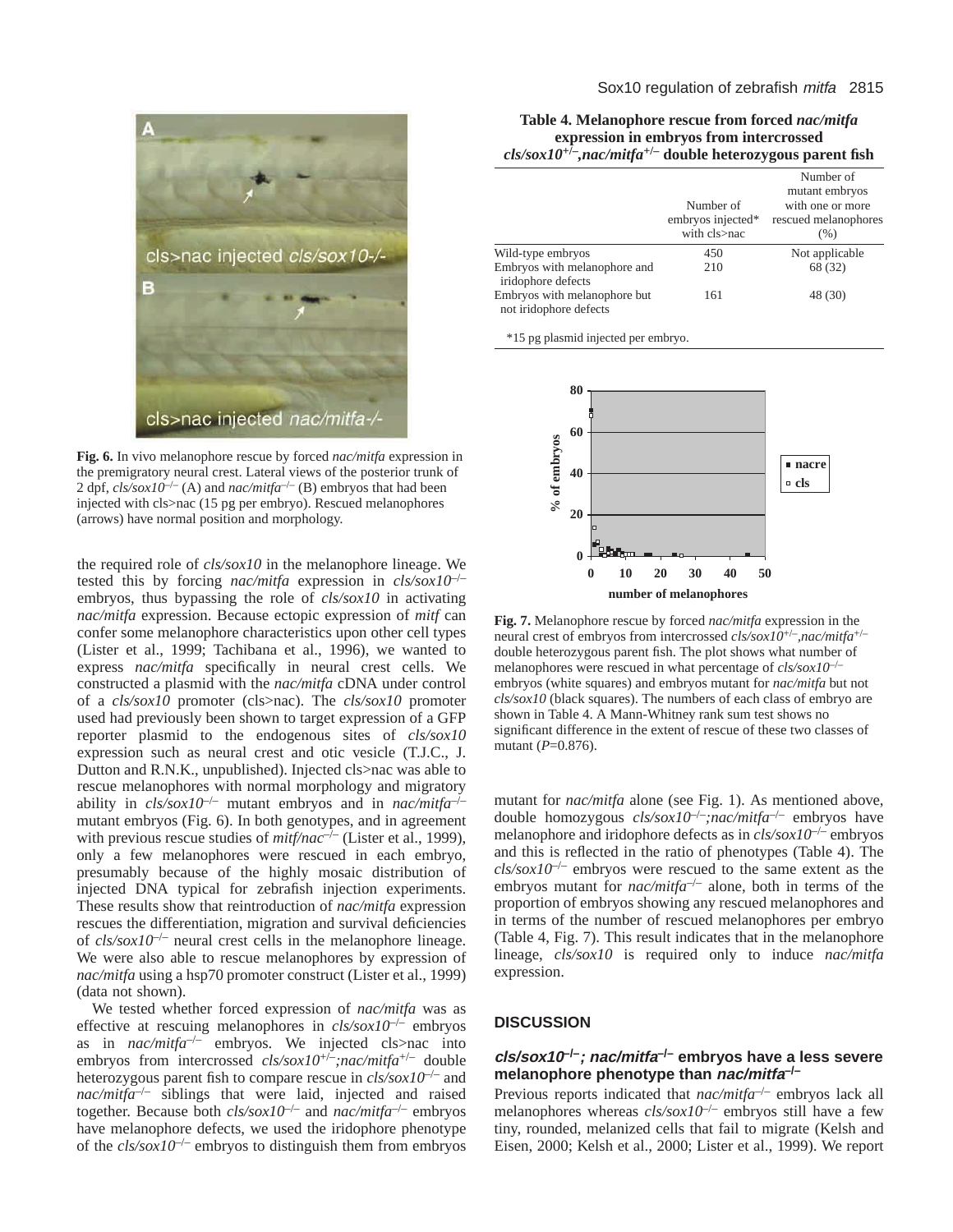# 2816 S. Elworthy and others

here that the presence of these melanized cells cannot be attributed to putative residual *nac/mitfa* expression in  $\frac{cls/sox10^{-/-}}{=}$  embryos because they are also found in *cls/sox10*–/–*; nac/mitfa*–/– embryos. The stronger phenotype of *nac/mitfa<sup>-/–</sup>* embryos may, therefore, imply the presence of a *cls/sox10*-dependent activity that inhibits melanophore development. Obviously, in normal development any such effect must be greatly outweighed by the positive activation of melanophore development mediated by *cls/sox10*. The source of any such inhibitory activity is completely unknown. However, *nac/mitfa<sup>-/-</sup>* embryos have an increased number of iridophores (Lister et al., 1999) and so it is conceivable that there might be some mechanism for mutual repression between pigment cell types. Sox10 is expressed in neural crest lineages other than that giving rise to melanophores, and perhaps the inhibitory activity functions to prevent expression of melanogenic genes in these cell types.

# **Role of sox10 in nonectomesenchymal crest fate specification**

Several groups have shown that *Sox10* can directly activate *Mitf* expression in cultured mammalian cells (Bondurand et al., 2000; Lee et al., 2000; Potterf et al., 2000; Verastegui et al., 2000). We found that the zebrafish *nac/mitfa* promoter is also directly activated by zebrafish Cls/Sox10 and that this direct regulation is necessary for expression from the zebrafish *nac/mitfa* promoter in neural crest cells in the developing embryo. Most significantly we found that this activation of *nac/mitfa* expression can account quantitatively for all of the *cls/sox10* requirement in the melanophore lineage. Studies in zebrafish and in mice have revealed defects in neural crest cell fate specification, migration, survival and differentiation in *sox10* mutants. We have previously proposed that the complex phenotype of *cls/sox10* mutants might be explained by a primary defect in specification of nonectomesenchymal crest fates, with defects in migration, survival and differentiation being secondary consequences of this (Dutton et al., 2001; Kelsh and Raible, 2002). Our demonstration here that *cls/sox10* directly activates *nac/mitfa*, a key gene in melanophore fate specification, and that this is vital for melanophore rescue in *nac/mitfa* mutants, is clearly consistent with our model.

Although not usually interpreted in the same way, the mouse *Sox10* mutant phenotype is plainly consistent with the model proposed. For example, the recent demonstration that *Mitf* regulates the antiapoptotic gene *Bcl2* provides a molecular explanation for the apoptosis of melanoblast progenitors in *Sox10* mutants (McGill et al., 2002). Furthermore, in mice the regulation of *Erbb3* (directly or indirectly) by *Sox10* (Britsch et al., 2001) provides evidence that *Sox10* regulates glial fate specification, because neuregulin signaling has been shown to direct neural crest stem cells to a glial fate (Shah and Anderson, 1997; Shah et al., 1994).

At first glance, our findings with the melanophore lineage contrast with the body of work establishing that *Sox10* directly activates a variety of differentiation genes in developing glia. However, these findings are consistent with the observation that *cls/sox10* expression is downregulated in melanoblasts but retained in developing peripheral glia (Dutton et al., 2001), and suggests that in addition to its roles in nonectomesenchymal fate specification, *sox10* is also required for glial cell differentiation.

Only a subset of *sox10*-expressing neural crest cells express *mitfa* and become melanophores. Dorsky et al. (Dorsky et al., 2000) showed that wnt signaling also directly activated *nac/mitfa* expression. These findings are consistent with a model for *cls/sox10* function in the melanophore lineage in which  $sox10$  is required in conjunction with Wnt signaling to activate *nac/mitfa* expression in neural crest cells (Kelsh and Raible, 2002). *nac/mitfa* then in turn specifies the melanophore fate by activating expression of differentiation genes such as *dct* and genes such as *spa/kit* required for survival and migration. The NIH3T3 cell transfection work described here was conducted in the absence of any known Wnt signaling. Furthermore, eliminating the Tcf/Lef binding sites as described by Dorsky et al. (Dorsky et al., 2000) from the *nac/mitfa* promoter reporter construct did not prevent the observed *cls/sox10* response in NIH3T3 cells (data not shown). Recently, Saito et al. (Saito et al., 2002) have shown that LEF-1 activates transcription from the *MITF* promoter in Hela cells much more effectively when bound together as a complex with the MITF-M protein itself. Future studies using coexpression of *sox10*, *mitfa* and Wnt signaling components could help to reveal how Wnt signaling and *sox10* interact to establish *mitfa* expression. Work by others using mammalian systems has also shown that the transcription factors *Pax3*, *OC-2* and *CREB* transactivate *Mitf* transcription (Bertolotto et al., 1998; Jacquemin et al., 2001; Potterf et al., 2000; Watanabe et al., 1998).

# **SOX10, MITF and human disease**

Our demonstration that *sox10* function in melanophores may be limited to regulation of *mitfa* helps to explain the similar pigmentation defects of the Waardenburg Syndromes IIa and IV. Waardenburg Syndromes IIa and IV are associated with human haploinsufficiency for *MITF* and *SOX10*, respectively (Pingault et al., 1998; Tachibana et al., 1994; Tassabehji et al., 1994). Although zebrafish *cls/sox10* mutants have no dominant phenotype, our results suggest a model for the aetiology of Waardenburg Syndrome IV. We propose that in heterozygous *SOX10* mutant humans, activation of *MITF* by SOX10 is less efficient, resulting in specification of fewer melanoblasts. Consistent with this, in heterozygous *Sox10* mutant mice, which share the dominant pigment defects of human individuals, *Kit*-positive melanoblasts are reduced in number (Potterf et al., 2001); although not reported in these studies, we predict that the number of *Mitf*-expressing cells would be reduced in these mice compared to wild-types.

That we can, in zebrafish, account quantitatively for the role of *sox10* in the melanophore lineage by its activation of *mitfa* is perhaps surprising in view of the reports that the mouse *Dct* promoter can be directly regulated by Sox10 (Britsch et al., 2001; Potterf et al., 2001). However, these studies used cotransfection assays in cultured cells and thus leave open the question of whether *Dct* is regulated directly by Sox10 in the developing neural crest. Our findings strongly suggest that even if Sox10 does directly regulate *dct* expression in vivo, this requirement may be dispensable for melanophore development. Such an interpretation is consistent with the phenotype in heterozygous *Sox10* mutant mice. Thus, a transient reduction in *Dct* expression seen in developing melanoblasts was attributed to an effect of the reduced levels of Sox10 (Potterf et al., 2001), although an alternative explanation that sub-wild-type levels of *Mitf* expression result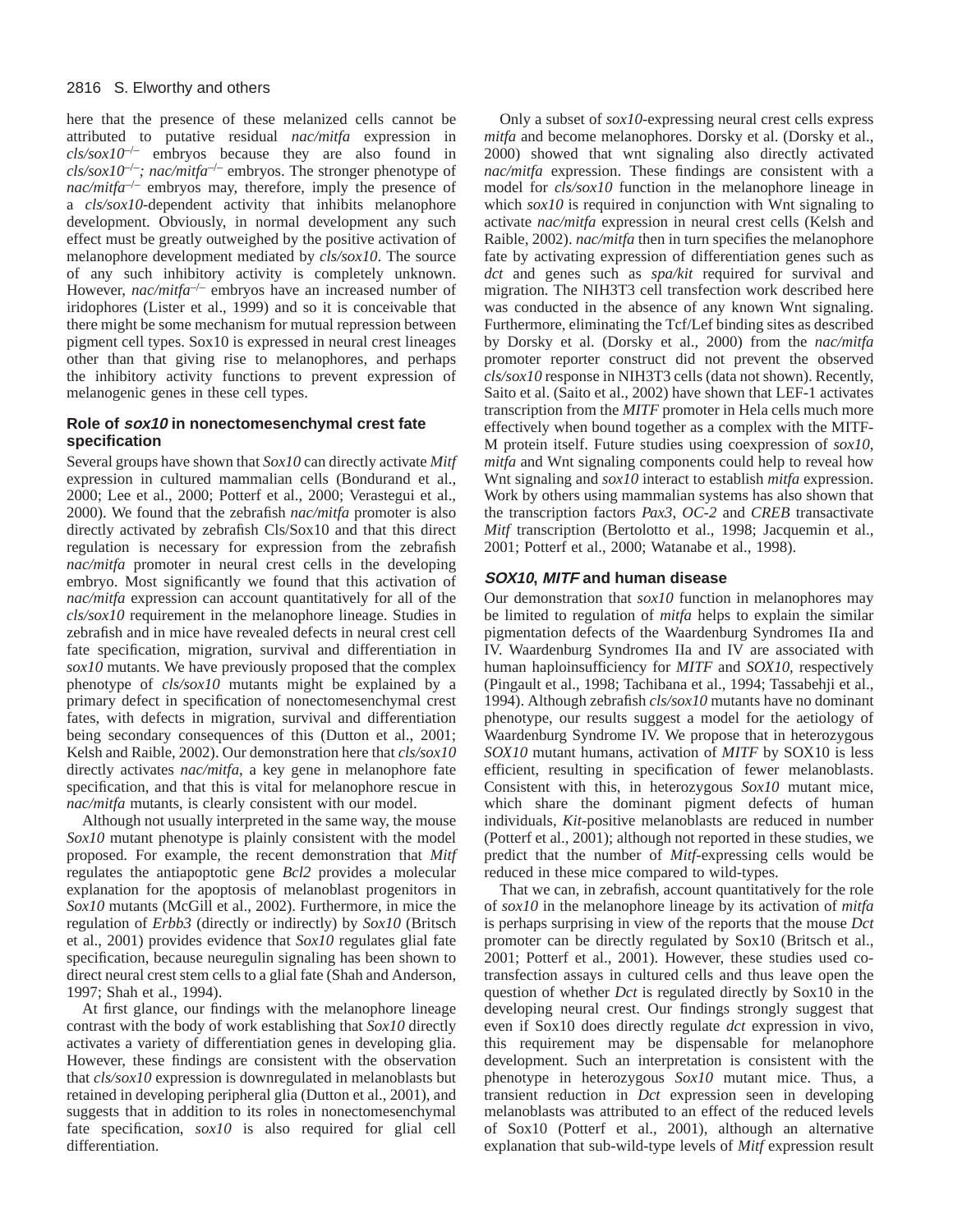in lowered *Dct* expression cannot be ruled out; indeed, more recent studies in culture show that MITF interacts with LEF-1 to directly coactivate the *DCT* promoter (Yasumoto et al., 2002). However, regardless of the mechanism mediating this reduction in detectable *Dct* expression, the *Dct* phenotype rapidly recovers, suggesting that in melanophores in which *Mitf* expression is above a threshold level, the requirement for *Sox10* is only transient and non-essential. The alternative explanation, that the precise contributions of *Sox10* and *Mitf* in melanocyte development may not be fully conserved between zebrafish and mice, is less attractive because of the striking similarities in the genetic control of melanocyte development already demonstrated between mouse and zebrafish (Rawls et al., 2001).

We thank Andrew Ward, Richard Adams, Richard Dorsky and members of the Kelsh and Raible laboratories for invaluable reagents and discussions. This work was supported by grants from the Medical Research Council (S.E. and R.N.K.), a University of Bath studentship and ORS award (T.J.C.), and the National Institutes of Health (J.A.L. and D.W.R.).

## **REFERENCES**

- **Bertolotto, C., Abbe, P., Hemesath, T. J., Bille, K., Fisher, D. E., Ortonne, J. P. and Ballotti, R.** (1998). Microphthalmia gene product as a signal transducer in cAMP-induced differentiation of melanocytes. *J. Cell Biol.* **142**, 827-835.
- **Bondurand, N., Girard, M., Pingault, V., Lemort, N., Dubourg, O. and Goossens, M.** (2001). Human Connexin 32, a gap junction protein altered in the X-linked form of Charcot-Marie-Tooth disease, is directly regulated by the transcription factor SOX10. *Hum. Mol. Genet.* **10**, 2783-2795.
- **Bondurand, N., Pingault, V., Goerich, D. E., Lemort, N., Sock, E., Caignec, C. L., Wegner, M. and Goossens, M.** (2000). Interaction among *SOX10*, *PAX3* and *MITF*, three genes altered in Waardenburg syndrome. *Hum. Mol. Genet.* **9**, 1907-1917.
- **Britsch, S., Goerich, D. E., Riethmacher, D., Peirano, R. I., Rossner, M., Nave, K. A., Birchmeier, C. and Wegner, M.** (2001). The transcription factor Sox10 is a key regulator of peripheral glial development. *Genes Dev.* **15**, 66-78.
- **Dorsky, R. I., Raible, D. W. and Moon, R. T.** (2000). Direct regulation of *nacre*, a zebrafish *MITF* homolog required for pigment cell formation, by the Wnt pathway. *Genes Dev.* **14**, 158-162.
- **Dutton, K. A., Pauliny, A., Lopes, S. S., Elworthy, S., Carney, T. J., Rauch, J., Geisler, R., Haffter, P. and Kelsh, R. N.** (2001). Zebrafish *colourless* encodes *sox10* and specifies non-ectomesenchymal neural crest fates. *Development* **128**, 4113-4125.
- **Goding, C. R.** (2000). Mitf from neural crest to melanoma: signal transduction and transcription in the melanocyte lineage. *Genes Dev.* **14**, 1712-1728.
- **Hemesath, T. J., Price, E. R., Takemoto, C., Badalian, T. and Fisher, D. E.** (1998). MAP kinase links the transcription factor Micropthalmia to c-Kit signalling in melanocytes. *Nature* **391**, 298-301.
- **Herbarth, B., Pingault, V., Bondurand, N., Kuhlbrodt, K., Hermans-Borgmeyer, I., Puliti, A., Lemort, N., Goossens, M. and Wegner, M.** (1998). Mutation of the Sry-related *Sox10* gene in Dominant megacolon, a mouse model for human Hirschsprung disease. *Proc. Natl. Acad. Sci. USA* **95**, 5161-5165.
- **Hodgkinson, C. A., Moore, K. J., Nakayama, A., Steingr'imsson, E., Copeland, N. G., Jenkins, N. A. and Arnheiter, H.** (1993). Mutations at the mouse microphthalmia locus are associated with defects in a gene encoding a novel basic-helix-loop-helix-zipper protein. *Cell* **74**, 395-404.
- **Hou, L., Panthier, J. and Arnheiter, H.** (2000). Signaling and transcriptional regulation in the neural crest-derived melanocyte lineage: interactions between KIT and MITF. *Development* **127**, 5379-5389.
- **Jacquemin, P., Lannoy, V. J., O'Sullivan, J., Read, A., Lemaigre, F. F. and Rousseau, G. G.** (2001). The transcription factor Onecut-2 controls the microphthalmia-associated transcription factor gene. *Biochem. Biophys. Res. Commun.* **285**, 1200-1205.

**Kapur, R. P.** (1999). Early death of neural crest cells is responsible for total

enteric aganglionosis in *Sox10(Dom)/Sox10(Dom)* mouse embryos. *Pediatr. Dev. Pathol.* **2**, 559-569.

- **Kelsh, R. N., Brand, M., Jiang, Y. J., Heisenberg, C. P., Lin, S., Haffter, P., Odenthal, J., Mullins, M. C., van Eeden, F. J., Furutani-Seiki, M. et al.** (1996). Zebrafish pigmentation mutations and the processes of neural crest development. *Development* **123**, 369-389.
- **Kelsh, R. N. and Eisen, J. S.** (2000). The zebrafish *colourless* gene regulates development of non-ectomesenchymal neural crest derivatives. *Development* **127**, 515-525.
- **Kelsh, R. N. and Raible, D. W.** (2002). Specification of zebrafish neural crest. In *Pattern Formation in Zebrafish* (ed. L. Solnicka-Kresel), pp. 216-236. Berlin: Springer-Verlag.
- **Kelsh, R. N., Schmid, B. and Eisen, J. S.** (2000). Genetic analysis of melanophore development in zebrafish embryos. *Dev. Biol.* **225**, 277-293.
- **Kimmel, C. B., Ballard, W. W., Kimmel, S. R., Ullmann, B. and Schilling, T. F.** (1995). Stages of embryonic development of the zebrafish. *Dev. Dyn.* **203**, 253-310.
- **Le Douarin, N. M. and Kalcheim, C.** (1999). *The Neural Crest*. Cambridge: Cambridge University Press.
- **Lee, M., Goodall, J., Verastegui, C., Ballotti, R. and Goding, C. R.** (2000). Direct regulation of the microphthalmia promoter by Sox10 links Waardenburg-Shah syndrome (WS4)-associated hypopigmentation and deafness to WS2. *J. Biol. Chem.* **275**, 37978-37983.
- **Lister, J. A., Close, J. and Raible, D. W.** (2001). Duplicate *mitf* genes in zebrafish: complementary expression and conservation of melanogenic potential. *Dev. Biol.* **237**, 333-344.
- **Lister, J. A., Robertson, C. P., Lepage, T., Johnson, S. L. and Raible, D. W.** (1999). *nacre* encodes a zebrafish microphthalmia-related protein that regulates neural-crest-derived pigment cell fate. *Development* **126**, 3757-3767.
- **McGill, G. G., Horstmann, M., Wildlund, H. R., Du J., Motyckova G., Nishimra E. K., Lin Y., Ramaswamy S., Avery W., Ding H., Jordan S. A. et al.** (2002). Bcl2 regulation by the melanocyte master regulator Mitf Modulates lineage survival and melanoma cell viability. *Cell* **109**, 707- 718.
- **Mertin, S., McDowall, S. G. and Harley, V. R.** (1999). The DNA-binding specificity of SOX9 and other SOX proteins. *Nucleic Acids Res.* **27**, 1359- 1364.
- **Opdecamp, K., Nakayama, A., Nguyen, M. T. T., Hodgkinson, C. A.,** Pavan, W. J. and Arnheiter, H. (1997). Melanocyte development in vivo and in neural crest cell cultures: crucial dependence on the Mitf basic-helixloop-helix-zipper transcription. *Development* **124**, 2377-2386.
- **Paratore, C., Goerich, D. E., Suter, U., Wegner, M. and Sommer, L.** (2001). Survival and glial fate acquisition of neural crest cells are regulated by an interplay between the transcription factor Sox10 and extrinsic combinatorial signaling. *Development* **128**, 3949-3961.
- **Parichy, D. M., Rawls, J. F., Pratt, S. J., Whitfield, T. T. and Johnson, S. L.** (1999). Zebrafish *sparse* corresponds to an orthologue of *c-kit* and is required for the morphogenesis of a subpopulation of melanocytes, but is not essential for hematopoiesis or primordial germ cell development. *Development* **126**, 3425-3436.
- **Peirano, R. I., Goerich, D. E., Riethmacher, D. and Wegner, M.** (2000). Protein zero gene expression is regulated by the glial transcription factor Sox10. *Mol. Cell. Biol.* **20**, 3198-3209.
- **Pingault, V., Bondurand, N., Kuhlbrodt, K., Goerich, D. E., Prehu, M. O., Puliti, A., Herbarth, B., Hermans-Borgmeyer, I., Legius, E., Matthijs, G. et al.** (1998). *SOX10* mutations in patients with Waardenburg-Hirschsprung disease. *Nat. Genet.* **18**, 171-173.
- **Potterf, S. B., Mollaaghababa, R., Hou, L., Southard-Smith, E. M., Hornyak, T. J., Arnheiter, H. and Pavan, W. J.** (2001). Analysis of SOX10 function in neural crest-derived melanocyte development: Sox10-dependent transcriptional control of dopachrome tautomerase. *Dev. Biol.* **237**, 245-257.
- **Potterf, S. B., Furumura, M., Dunn, K. J., Arnheiter, H. and Pavan, W. J.** (2000). Transcription factor hierarchy in Waardenburg syndrome: regulation of MITF expression by SOX10 and PAX3. *Hum. Genet.* **107**, 1-6.
- **Rawls, J. F., Mellgren, E. M. and Johnson, S. L.** (2001). How the zebrafish gets its stripes. *Dev. Biol.* **240**, 301-314.
- **Saito, H., Yasumoto, K., Takeda, K., Takhashi, K., Fukushima, A., Orikasa, S. and Shibahara, S.** (2002). Melanocyte-specific microphthalmia-associated transcription factor isoform activates its own gene promoter through physical interaction with lymphoid-enhancing factor 1. *J. Biol. Chem.* **277**, 28787-28794.
- **Shah, N. M. and Anderson, D. J.** (1997). Integration of multiple instructive cues by neural crest stem cells reveals cell-intrinsic biases in relative growth factor responsiveness. *Proc. Natl. Acad. Sci. USA* **94**, 11369-11374.